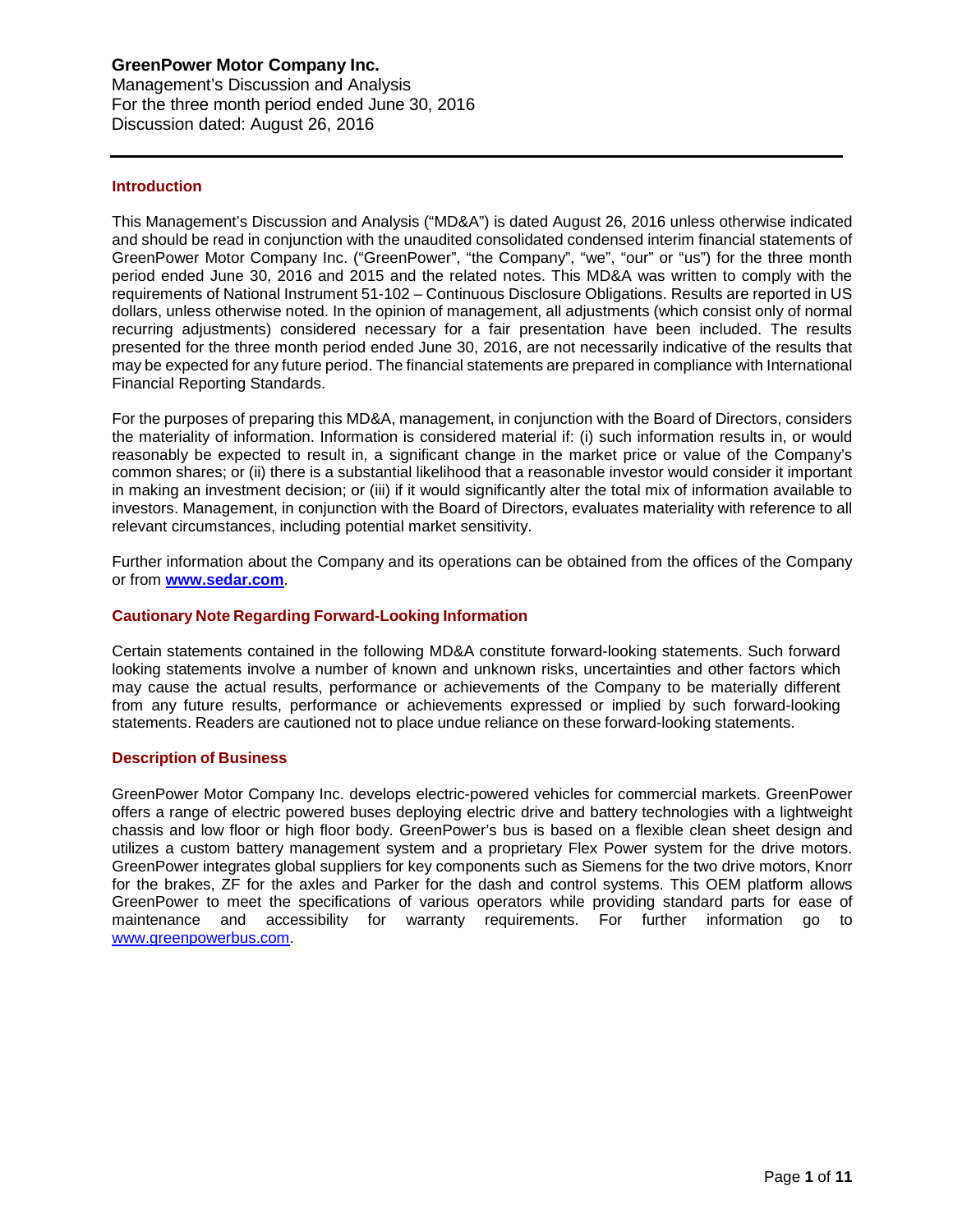GreenPower's suite of products include both heavy duty transit and school buses. The product specifications are as follows:

| <b>Transit Bus</b>  | <b>EV250</b> | <b>EV300</b> | <b>EV350</b> | <b>EV400</b> | <b>EV450</b> | <b>EV500</b> | <b>EV550</b>       |
|---------------------|--------------|--------------|--------------|--------------|--------------|--------------|--------------------|
| Length              | 30ft         | 35ft         | 40ft         | 45ft         | 60ft         | 45ft Coach   | 45ft Double Decker |
| Doors               | or 2         | or $2$       |              |              |              |              |                    |
| <b>Battery Size</b> | 210 kWh      | 260 kWh      | 320 kWh      | 320 kWh      | 400 kWh      | 400 kWh      | >400 kWh           |

| School Bus*         | <b>EVS 01</b>     | <b>EVS 02</b>          | <b>EVS 03</b>       | <b>EVS 04</b>     |  |  |
|---------------------|-------------------|------------------------|---------------------|-------------------|--|--|
| Doors               | + Emergency Exits | Exits<br>∣ + Emeraencv | l + Emeraencv Exits | + Emergency Exits |  |  |
| <b>Battery Size</b> | 80 kWh            | 120 kWh                | 120 kWh             | 150 kWh           |  |  |

\*all school bus models can be fitted with wheelchair and mobility aid

## **Operations**

As at June 30, 2016, the Company had:

- One EV350 fully electric bus (the "EV350") and charging station classified as equipment on the balance sheet (U.S.\$489,627).
- Work in process inventory representing two 2016 model year EV550s, one 2017 EV250 and a school bus totaling \$1,362,423 and;
- Finished goods inventory representing two 2016 model year EV350s and charging systems totaling \$1,169,683. These EV350s are 12 meters in length (40 feet), have a curb weight of 31,320 pounds, 40+1 seats, 2 doors, 320 kWh of battery power, a range of over 300 km on a single charge, Siemens drive system motors and a *FlexPower System.* The *FlexPower System* has three primary settings which enables GreenPower's bus to handle a variety of different bus routes.

On June 2, 2016, the Company announced that ADOMANI, Inc., has received nine Letters of Intent ("LOIs") for 25 GreenPower all-electric school buses from nine different school districts in the State of California. The LOIs are primarily for the EVS 03 (Type C) all-electric school buses as well as several EVS 01M (Type A) all-electric school buses.

On June 20, 2016, the Company was awarded a \$3,000,000 tax credit from the California Governor's Office of Business (GO-Biz) and Economic Development. The tax credits will be used by GreenPower to assist in the growth and expansion of its business in California.

## **Trends**

The Company does not know of any trends, commitments, events, or uncertainty that are expected to have a material effect on the Company's business, financial condition, or results of operations other than as disclosed herein under "Risk Factors" and the paragraph below.

## **Results of Operations**

#### Functional and presentation currency

Effective April 1, 2015, the Company changed the presentation currency to U.S. dollars and the functional currency of its subsidiary, GreenPower Motor Company, Inc., to U.S Dollars given the increasing prevalence of U.S. dollar-denominated activities of the Company over time. The change in functional currency from Canadian dollars to U.S. dollars is accounted for prospectively from April 1, 2015. The exchange rate used to translate the balance sheet to reflect the change in functional currency on adoption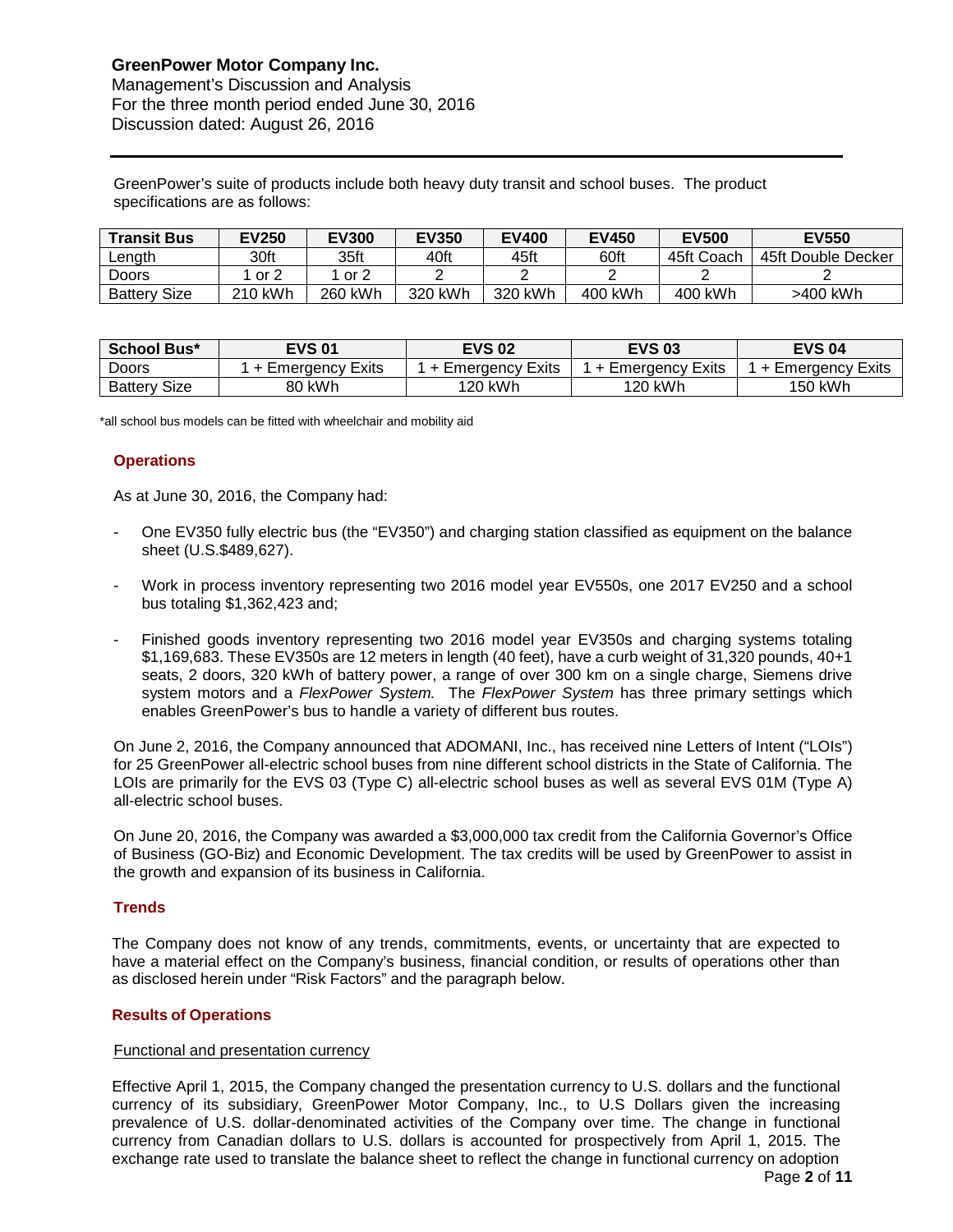is \$0.77. Prior-year comparable information is restated to reflect the change in presentation currency. The exchange rates used to translate the Consolidated Condensed Interim Statements of Financial Position to reflect the change in presentation currency as at March 31, 2015, March 31, 2016 and June 30, 2016 are \$0.79, \$0.77 and \$0.77, respectively, while the average exchange rates used to translate the Consolidated Condensed Interim Statements of Operations and Comprehensive Loss for the three month period ended June 30, 2015 and June 30, 2016 are \$0.81 and \$0.78, respectively. There were no changes to the measurement basis of the financial statement line items as a result of the change in presentation currency.

## Three months ended June 30, 2016

The Company had a consolidated net loss of \$585,182 for the three months ended June 30, 2016, and consists of administrative fees of \$95,153 relating to salaries, project management, accounting, and administrative services; transportation costs of \$75,177 which related to the use of trucks, trailers, contractors as well as other operational costs needed to transport company products around North America; travel, accommodation, meals and entertainment costs of \$82,705 related to travel for project management, demonstration of company products, and trade shows; product development costs of \$70,975; sales and marketing costs of \$60,767; professional fees of \$53,283 consisting of legal and audit fees; as well as \$73,510 of share-based compensation expense and depreciation of \$26,829. The remaining operating costs of the period amounted to approximately \$46,783 in general corporate expenses.

The consolidated total comprehensive loss for the period was impacted by \$991 of other comprehensive loss as a result of the translation of the entities with a different functional currency than presentation currency.

#### Three months ended June 30, 2015

The Company had a consolidated net loss of \$521,348 for the three months ended June 30, 2015. Operating costs for the period amount to \$487,901 and consists of administrative fees of \$46,258 relating to salaries, project management, accounting, and administrative services; transportation costs of \$24,318 which related to the use of trucks, trailers, contractors as well as other operational costs needed to transport company products around North America; travel, accommodation, meals and entertainment costs of \$40,512 related to travel for project management, demonstration of company products, and trade shows; product development costs of \$35,267; sales and marketing costs of \$41,959; professional fees of \$26,326 consisting of legal and audit fees; as well as \$221,573 of share-based compensation expense and depreciation of \$22,334. The remaining operating costs of the period amounted to approximately \$29,354 in general corporate expenses.

The consolidated total comprehensive period for the period was impacted by \$33,447 of other comprehensive loss as a result of the translation of the entities with a different functional currency than presentation currency.

#### Year ended March 31, 2016

The Company had a consolidated total comprehensive loss of \$1,720,069 for the year ended March 31, 2016, resulting in a loss per share of \$0.02. The Company had revenues of \$10,696 related to rental income generated from its rental bus asset. Operating costs for the period amounted to \$1,750,562 and consists of administrative fees of \$280,811 relating to salaries, project management, accounting, and administrative services; transportation costs of \$132,872 which related to the use of trucks, trailers, contractors as well as other operational costs needed to transport company products around North America; travel, accommodation, meals and entertainment costs of \$207,346 related to travel for project management, demonstration of company products, and trade shows; product development costs of \$257,660; sales and marketing costs of \$232,453; professional fees of \$120,952 consisting of legal and audit fees; as well as \$317,477 of share-based compensation expense and depreciation of \$101,477. The remaining operating costs of the period amounted to approximately \$99,514 in general corporate expenses.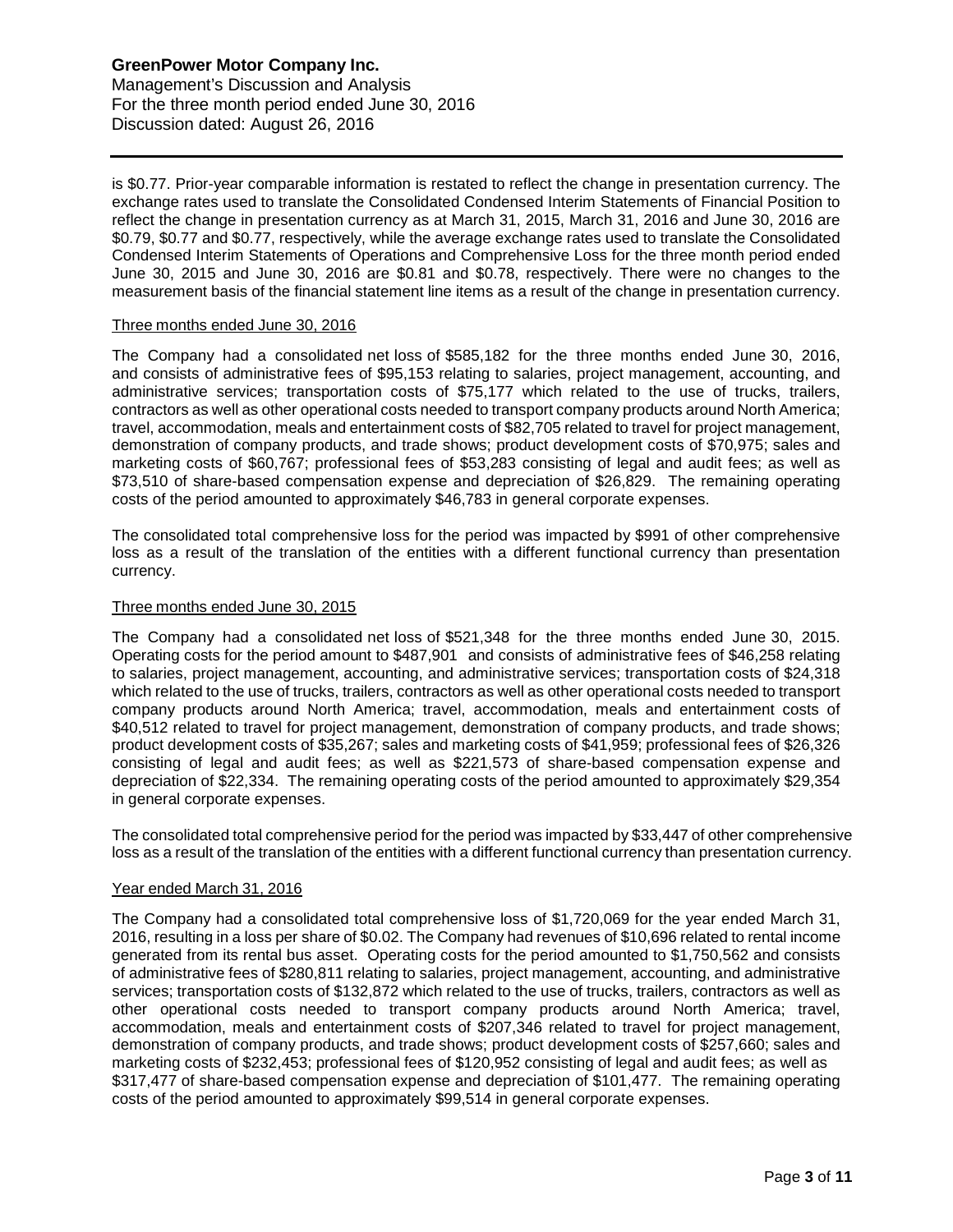The consolidated total comprehensive loss for the year was impacted by \$19,797 of other comprehensive income as a result of the translation of the entities with a different functional currency than presentation currency.

# **Selected Quarterly Information**

The quarterly results have been restated to reflect accounting policies consistent with IFRS. A summary of selected information for each of the quarters presented below is as follows:

|                                                 | Three Months Ended |           |      |           |                            |      |            |
|-------------------------------------------------|--------------------|-----------|------|-----------|----------------------------|------|------------|
|                                                 |                    | June 30,  |      | March 31, | December 31, September 30, |      |            |
|                                                 |                    | 2016      |      | 2016      | 2015                       |      | 2015       |
| <b>Financial results</b>                        |                    |           |      |           |                            |      |            |
| Revenues                                        | \$                 |           | - \$ | - \$      |                            | - \$ |            |
| Total net loss for the period                   |                    | (585,182) |      | (468,532) | (426,014)                  |      | (361, 344) |
| Basic and diluted loss per share <sup>(1)</sup> |                    | (0.01)    |      | (0.01)    | (0.01)                     |      | (0.01)     |
| Balance sheet data                              |                    |           |      |           |                            |      |            |
| Working capital                                 |                    | 1,741,941 |      | 1,902,053 | 2,195,229                  |      | 492,995    |
| Total assets                                    |                    | 3,681,536 |      | 3,948,245 | 3,491,940                  |      | 1,697,653  |
| Shareholders' equity                            |                    | 1,918,512 |      | 2,049,162 | 2,273,275                  |      | 1,035,791  |

(1) Based upon the weighted average number of shared issued and outstanding for the period.

|                                                 | Three Months Ended |           |  |             |  |           |      |                            |
|-------------------------------------------------|--------------------|-----------|--|-------------|--|-----------|------|----------------------------|
|                                                 |                    | June 30,  |  | March 31,   |  |           |      | December 31, September 30, |
|                                                 |                    | 2015      |  | 2015        |  | 2014      |      | 2014                       |
| <b>Financial results</b>                        |                    |           |  |             |  |           |      |                            |
| Revenues                                        | \$                 | - \$      |  | - \$        |  | 12,338    | - \$ |                            |
| Total net loss for the period                   |                    | (487,901) |  | (1,747,376) |  | (992,894) |      | (182,611)                  |
| Basic and diluted loss per share <sup>(1)</sup> |                    | (0.01)    |  | (0.02)      |  | (0.02)    |      | 0.00                       |
| Balance sheet data                              |                    |           |  |             |  |           |      |                            |
| Working capital                                 |                    | 863,010   |  | 1,072,663   |  | 1,961,095 |      | (120, 011)                 |
| <b>Total assets</b>                             |                    | 2,120,977 |  | 2,459,981   |  | 3,526,539 |      | 721,232                    |
| Shareholders' equity (deficiency)               |                    | 1,440,637 |  | 1,740,411   |  | 2,596,737 |      | (115, 173)                 |

(1) Based upon the weighted average number of shared issued and outstanding for the period.

# **Liquidity**

At June 30, 2016, the Company had working capital of \$1,741,353 and a cash balance of \$447,054. The Company manages its capital structure and makes adjustments to it, based on available funds to the Company. The Company will continue to rely on additional financings to further its operations and meet its capital requirements to manufacture EV vehicles, complete the Altoona test, initiate construction of the manufacturing facility, and further develop its sales and marketing, engineering, and technical resources.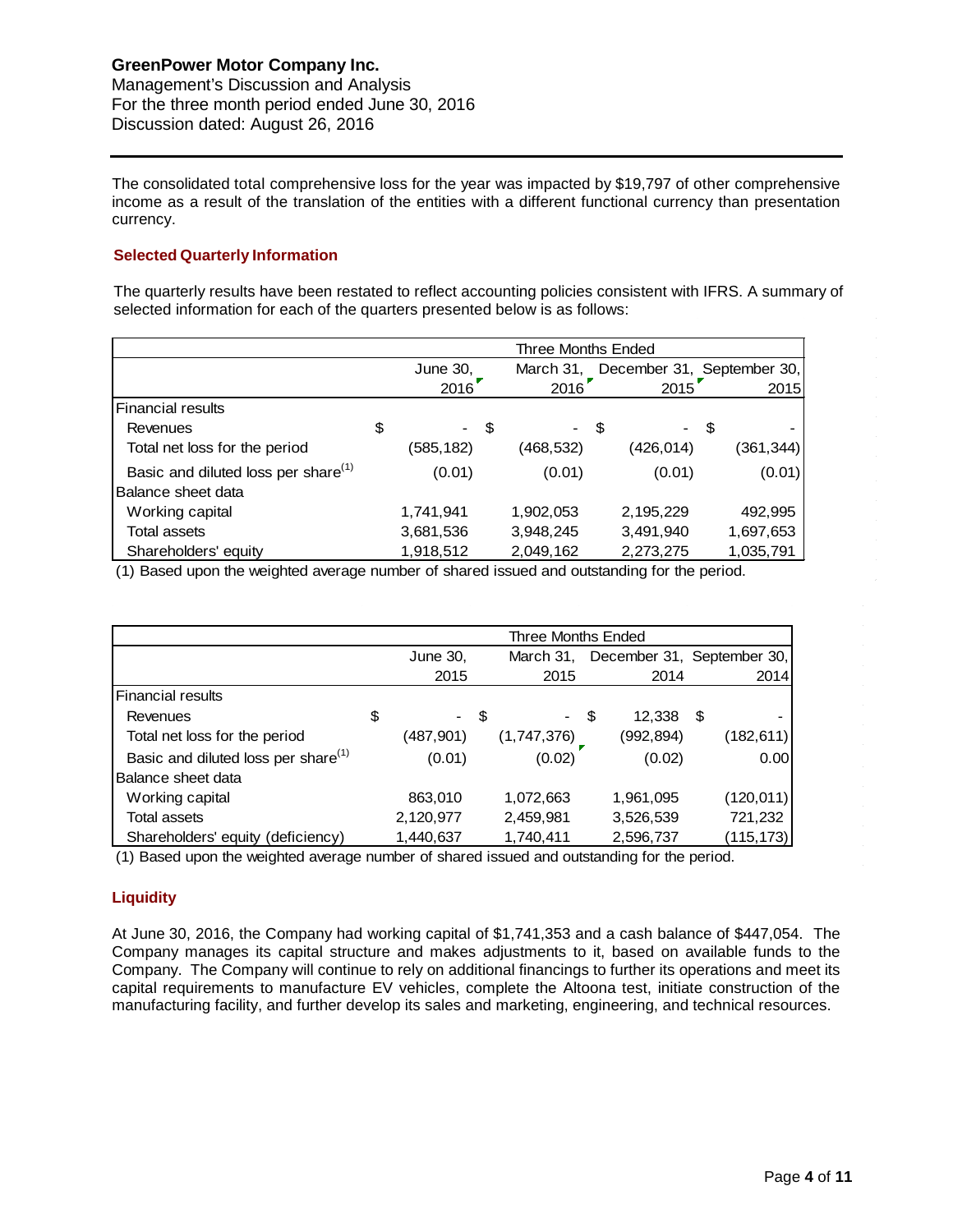# **GreenPower Motor Company Inc.**

Management's Discussion and Analysis For the three month period ended June 30, 2016 Discussion dated: August 26, 2016

## **Capital Resources**

#### Period ended June 30, 2016

Authorized: Unlimited number of common shares without par value Authorized: Unlimited number of preferred shares without par value

On April 20, 2016, the Company granted 175,000 options to a consultant (IR provider) with an exercise price of CDN\$0.19 per share which vest 25% at the end of every 3 months for a period of twelve months and with a term of 3 years.

On May 6, 2016, the Company granted 530,000 options to Directors and an employee with an exercise price of CDN\$0.35 per share which vest 25% at the end of 4 months, 6 months, 9 months and 1 year and with a term of 5 years.

On May 25, 2016, the Company completed a non-brokered private placement of 1,000,000 common shares (the "Shares") at a subscription price of CDN\$0.30 per Share for gross proceeds of CDN\$300,000 (USD\$232,440) and incurred \$22,004 in share issuance costs including \$11,613 in finder's fees as a result of the non-brokered private placement.

On June 2, 2016, CDN\$20,000 worth of Convertible Debentures were converted into 50,000 common shares at a conversion price of CDN\$0.40.

During the three month period ended June 30, 2016, 281,580 Broker Options were exercised at a price of CDN\$0.25 per share for proceeds of CDN\$70,395. As of the date of this Discussion, there were 2,940 Broker Options outstanding.

During the three month period ended June 30, 2016, 335,000 warrants were exercised at a price of CDN\$0.40 per share for proceeds of CDN\$134,000. On July 3, 2016 the remaining 190,000 expired.

During the three month period ended June 30, 2016, 200,000 Stock Options expired unexercised.

On August 8, 2016, 145,000 warrants, related to the December 2015 issuance of convertible debentures, were exercised at a price of CDN\$0.50 per share for proceeds of CDN\$72,500 (USD\$55,825).

On August 22, 2016, the Company granted 100,000 options to an employee with an exercise price of CDN\$0.82 per share which vest 25% after 4 months and then 25% after years 1, 2 & 3, and with a term of 5 years.

On August 24, 2016, 90,000 Incentive Stock Options were exercised at a price of CDN\$0.25 per share for proceeds of CDN\$22,250 (USD\$ - 17,325).

## **Investing Activities**

#### For the period ended June 30, 2016

On May 28, 2016, the Company announced the acquisition of 9.3 acres of land in Porterville, California for a purchase price of \$660,000. In June 2016, a payment of \$66,000 was made by the Company to the Escrow Agent (pending closing) and the balance payable is pursuant to a Promissory Note with an amortization period of ten years, a term of five years and bearing interest at the rate of 2% per annum.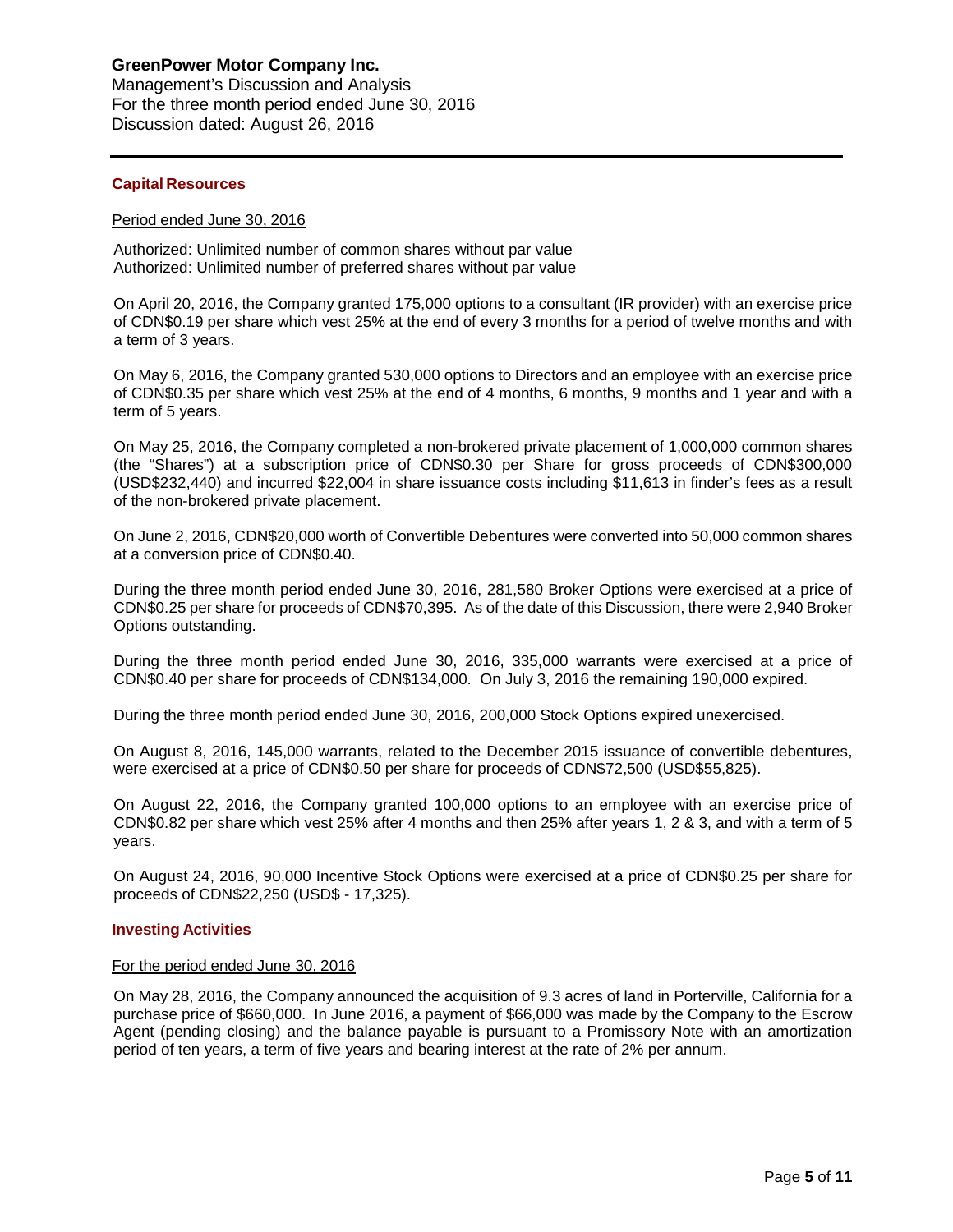# **GreenPower Motor Company Inc.**

Management's Discussion and Analysis For the three month period ended June 30, 2016 Discussion dated: August 26, 2016

## **Off-Balance Sheet Arrangements**

As of the date of this filing, the Company does not have any off-balance sheet arrangements that have, or are reasonably likely to have, a current or future effect on the results of operations or financial condition of the Company including, without limitation, such considerations as liquidity and capital resources that have not previously been discussed.

## **Related Party Transactions**

Related parties include the Board of Directors, officers of the Company and its subsidiaries, close family members and enterprises which are controlled by these individuals as well as certain persons performing similar functions.

During the three month period ended June 30, 2016 and June 30, 2015, the Company engaged the services of several shareholders and related parties of the Company, including Koko Financial Services Ltd., MSA Holdings Inc., Phillip Oldridge and S&P 500 Financial and Corporate Services Inc., to provide accounting, management consulting and director services. Along with compensation to key management personnel, services amounted to \$64,073 and \$32,198 respectively, during the periods. Details of these agreements are as follows:

- The Company, and its wholly-owned subsidiaries, entered into a consulting agreement with Phillip Oldridge, on February 1, 2013, pursuant to which Mr. Oldridge provided consulting services. Pursuant to the foregoing arrangement, the U.S. subsidiary of the Company ("GreenPower Motor Company, Inc.") paid the sum of U.S. \$21,000 for the three month period ended June 30, 2015 (June 30, 2016 - \$nil).
- Effective January 1, 2016, GreenPower Motor Company, Inc. (the U.S subsidiary of the Company), entered into an agreement to pay U.S. \$10,000 per month to S & P 500 Financial and Corporate Services Inc. ("S&P 500"), a U.S. company where Mr. Oldridge serves as a director. As a result, GreenPower Motor Company, Inc., paid S&P 500 U.S. \$30,000 for the three month period ended June 30, 2016.
- Pursuant to a consulting agreement dated August 6, 2014, among the Company, Fraser Atkinson and Koko Financial Services Ltd., a company beneficially owned by Fraser Atkinson, the Company retained Fraser Atkinson to provide consulting services to the Company. Pursuant to the foregoing arrangement, the Company paid CDN\$5,000 per month to Koko Financial Services Ltd. Effective January 1, 2016, the Company has amended this agreement and agreed to pay the sum of CDN\$12,500 per month.
- Pursuant to a consulting agreement dated August 6, 2014, among the Company, Mark Achtemichuk and MSA Holdings Inc., a company beneficially owned by Mark Achtemichuk, the Company retained Mark Achtemichuk to provide consulting services to the Company. Pursuant to the foregoing arrangement, the Company paid CDN\$1,250 per month to MSA Holdings Inc. Effective January 1, 2016 the Company has amended this agreement and agreed to pay the sum of CDN\$2,500 per month.

The amounts are classified as either Administrative fees, Product development costs or Sales and marketing in the Consolidated Condensed Interim Statements of Operations and Comprehensive Loss for each of the periods.

The Company also incurred share-based compensation in the amount of \$50,228 during the three month period ended June 30, 2016 (June 30, 2015 – \$148,263) for stock options granted in current and prior periods to Directors and key management personnel of the Company.

Of the 335,000 warrants exercised during the three month period ended June 30, 2016, 275,000 related to Directors of the Company.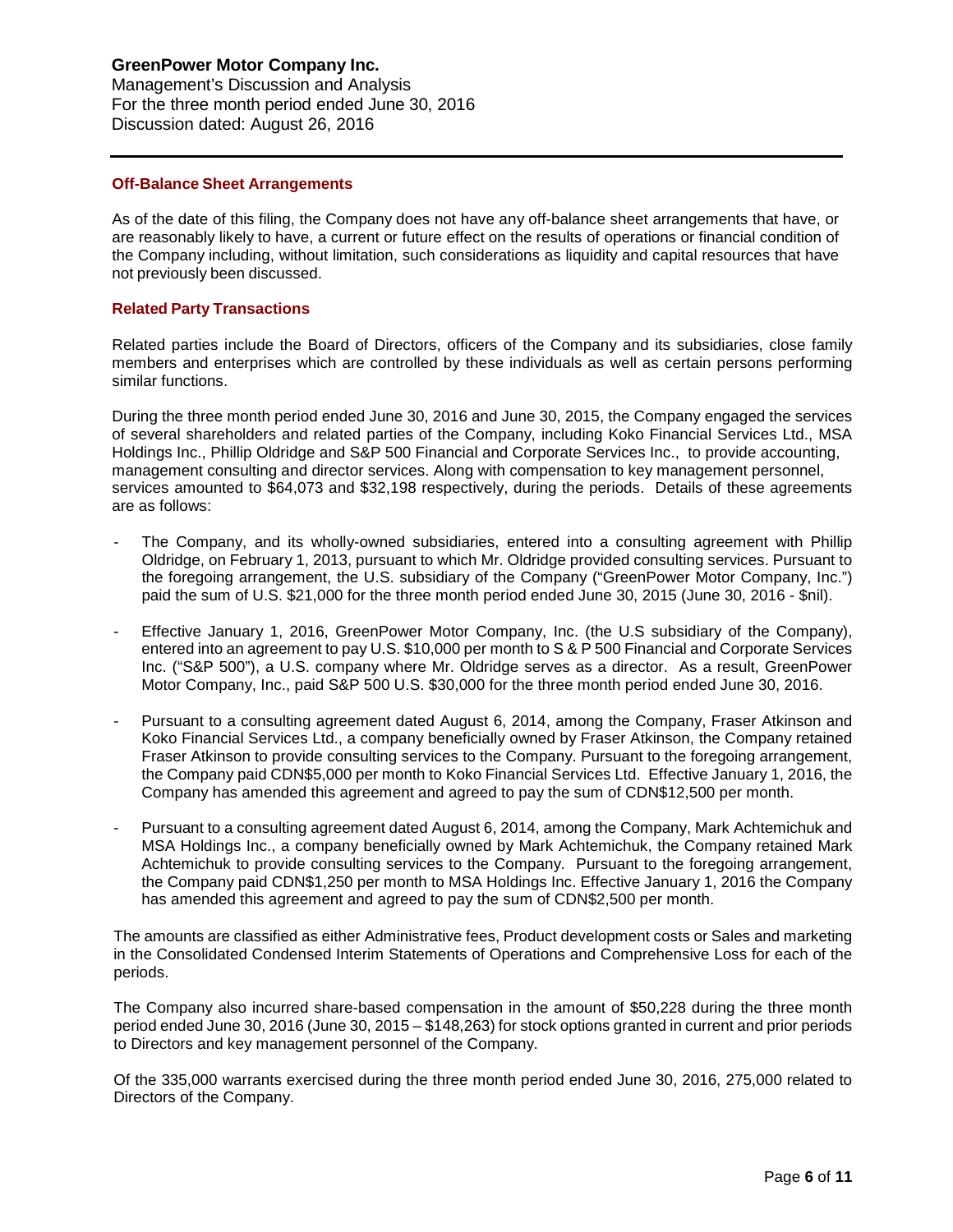During the three month period ended June 30, 2016 and June 30, 2015, the Company also incurred and accrued truck and trailer rental expenses of \$39,739 (2015 - \$13,820) with Maple Leaf Equipment Aircraft and Recovery Inc., a company that the Chairman of GreenPower is the sole officer and director, which are expensed in Transportation costs on the Consolidated Condensed Interim Statements of Operations and Comprehensive Loss for each of the periods.

Accounts payable and accrued liabilities at June 30, 2016, included \$110,446 (March 31, 2016 - \$101,819) owed to officers, directors, companies controlled by directors and officers and shareholders, which is noninterest bearing, unsecured and has no fixed terms of repayment.

Loans payable to related parties of \$350,534 at June 30, 2016 (March 31, 2016 - \$425,354) includes loans payable to directors and officers, companies controlled by directors and officers, and shareholders of the Company, all of which are non-interest bearing, unsecured and have no fixed terms of repayment.

Initial proceeds from the Convertible Debentures of CDN\$777,000 include amounts of CDN\$230,000 owed to Koko Financial Services Ltd., a company controlled by the Chairman of GreenPower

During the three month period ended June 30, 2016, there were \$74,820 of shareholder loan repayments.

These transactions were measured at the exchange amount, which is the amount agreed upon by the transacting parties.

## **Critical Accounting Estimates**

The preparation of the financial statements in conformity with IFRS requires management to make estimates and assumptions that affect the reported amounts of assets and liabilities at the date of the financial statements and reported amounts of expenses during the reporting period. Actual outcomes could differ from these estimates.

The financial statements include estimates which, by their nature, are uncertain. The impacts of such estimates are pervasive throughout the financial statements, and may require accounting adjustments based on future occurrences. Revisions to accounting estimates are recognized in the period in which the estimate is revised and the revision affects both current and future periods. Significant assumptions about the future that management has made that could result in a material adjustment to the carrying amounts of assets and liabilities, in the event that actual results differ from assumptions made, relate to, but are not limited to, the following:

- the calculation of the fair value of stock options and warrants issued by the Company
- the impairment of exploration and evaluation costs
- the determination of the useful life of equipment
- the \$nil provision for income taxes which is included in the Consolidated Statements of Operations and recognition of deferred income tax assets and liabilities included in the Consolidated Statement of Financial Position at March 31, 2016.
- the allocation between debt and equity for the convertible debentures
- the Company's ability to continue as a going concern

## **Financial Instruments**

The Company's financial instruments, consisting of cash of \$447,054 and accounts payable and accrued liabilities approximate fair values due to the relatively short term maturities of the instruments. It is management's opinion that the Company is not exposed to significant interest, currency or credit risks arising from these financial instruments.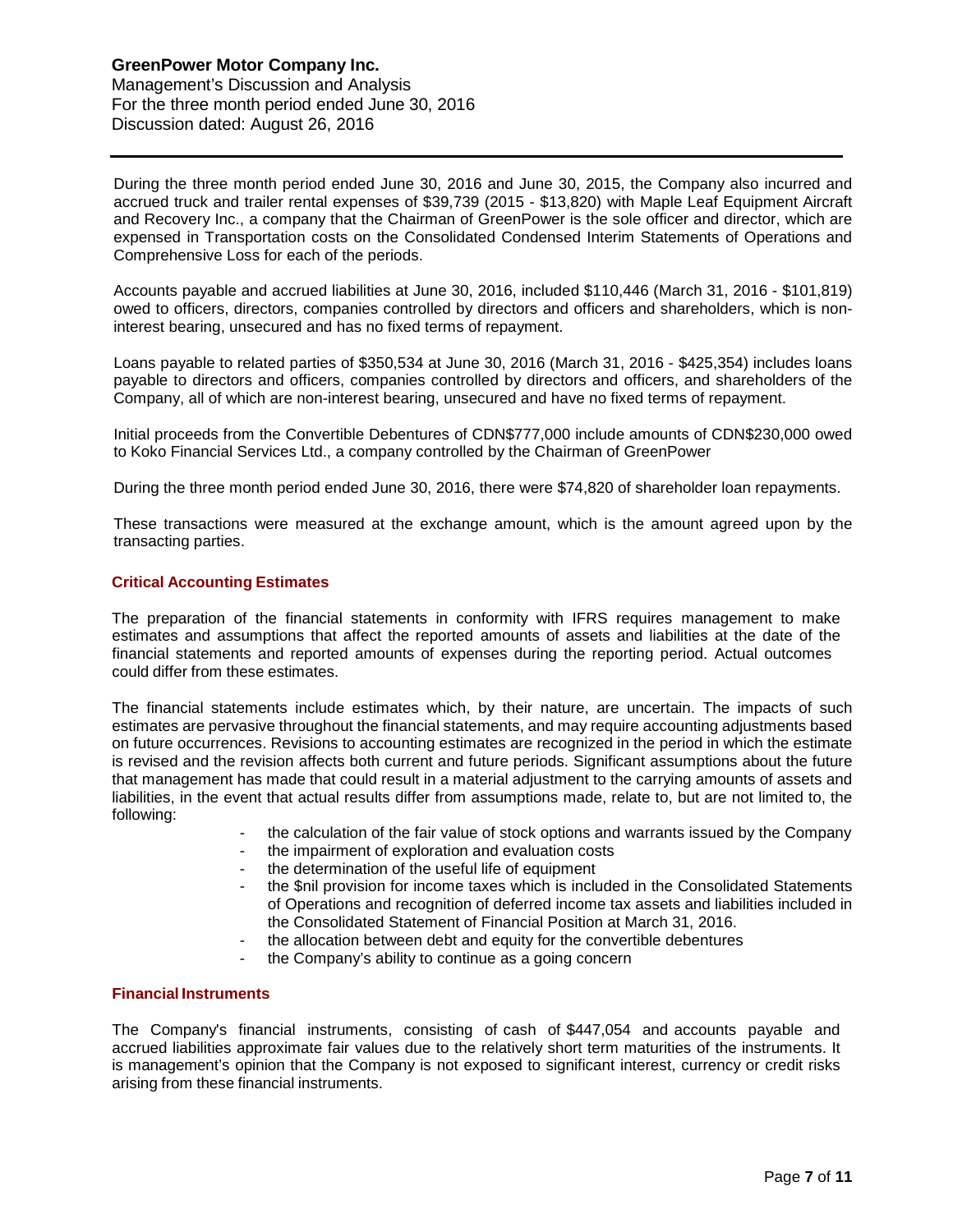As at June 30, 2016, the Company had working capital of \$1,741,353. The Company's continuing operations are dependent upon its ability to raise capital and generate cash flows from operations.

The Company has exposure to the following financial instrument related risks.

#### Credit risk

The Company's exposure to credit risk is on its cash and accounts receivable. Cash consists of cash bank balances held in a major Canadian financial institution with a high credit quality and therefore the Company is exposed to minimal risk.

#### Liquidity risk

The Company ensures that there is sufficient capital in order to meet short-term business requirements, after taking into account the Company's holdings of cash. The Company's cash is invested in a bank and is available on demand. The Company will continue to rely on additional financings to further its operations and meet its capital requirements.

#### Market risks

Market risk is the risk of loss that may arise from changes in market factors such as interest rates and foreign exchange. The Company believes interest rate risk is not material.

The Company is exposed to foreign exchange risk as it conducts business in both the United States and Canada. Management monitors its foreign currency balances, the Company does not engage in any hedging activities to reduce its foreign currency risk.

At June 30, 2016 the Company was exposed to currency risk through the following monetary assets and liabilities in CDN Dollars.  $CDN$ 

| <b>UDIND</b> |
|--------------|
| \$318,031    |
| \$(30,509)   |
| \$(279,129)  |
| \$(628,710)  |
|              |

Based on the net exposure and assuming all other variables remain constant, a 10% change in the appreciation or depreciation of the Canadian dollar relative to the US dollar would not have a material impact on the Company's net loss.

#### **Capital Management**

The capital structure of the Company consists of cash and equity attributable to the common shareholders, consisting of share capital and deficit.

There has been no change with respect to the overall capital risk management strategy during the period ended June 30, 2016. The Company is not subject to any externally imposed capital requirement.

#### **Outlook**

For the immediate future, the Company intends to:

- facilitate demonstrations of its EV350 buses across the US
- manufacture the EV550 all-electric double decker buses, EV250 all-electric bus and the EVS 01M and EVS 03 all-electric school buses
- conduct the Altoona test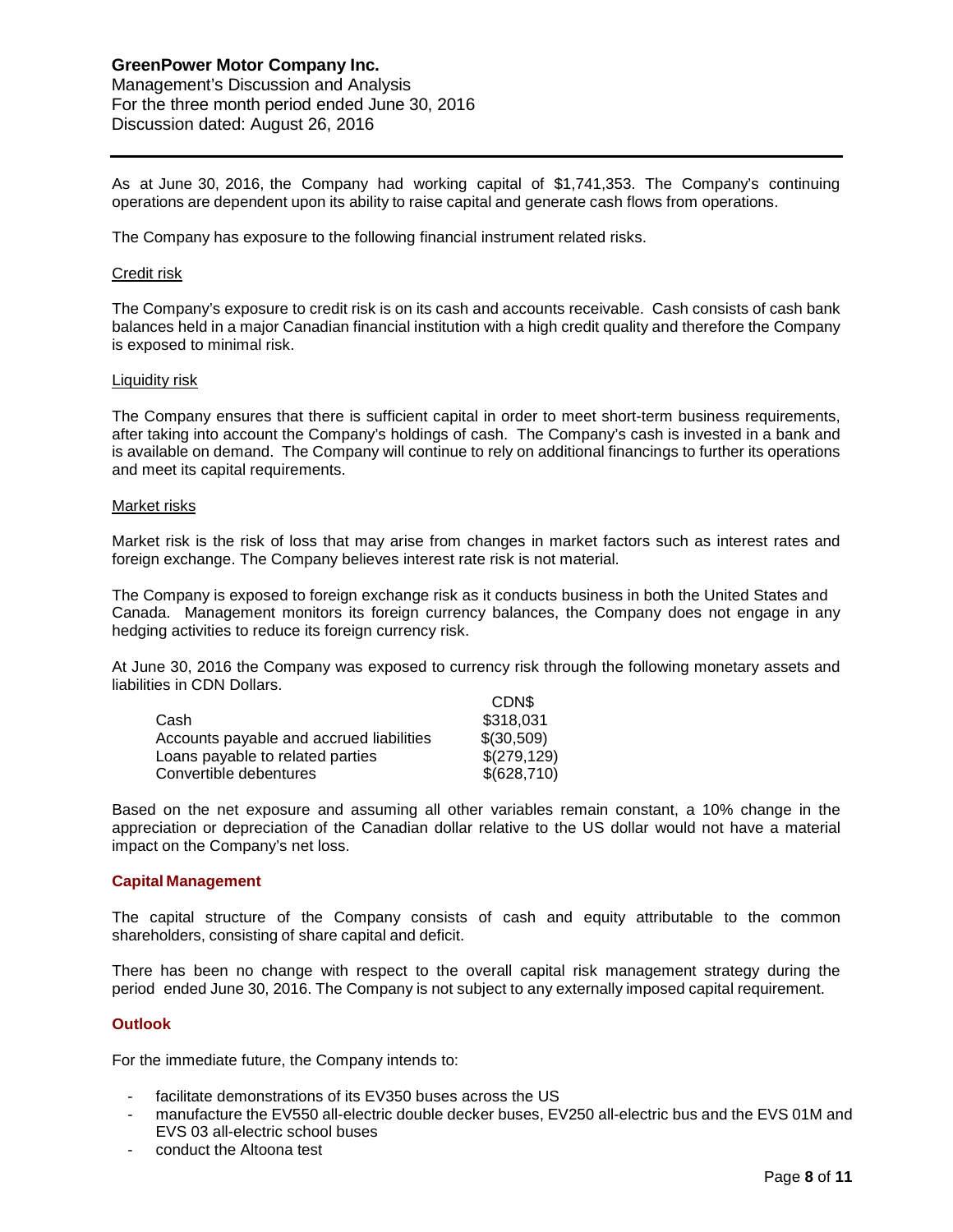- initiate the construction of the manufacturing facility in Porterville, California
- further develop its sales and marketing, engineering and technical resources.

## **Capitalization and Outstanding Security Data**

The total number of common shares issued and outstanding is 85,577,904 as of the date hereof. There are no preferred shares issued and outstanding.

An incentive stock option plan was established for the benefit of directors, officers, employees and consultants of the Company. As of the date hereof, there are 8,599,717 options granted and outstanding.

The total number of common share warrants granted and outstanding as of the date hereof is 4,482,496.

## **Disclosure of Internal Controls**

Management has established processes to provide them sufficient knowledge to support representations that they have exercised reasonable diligence that (i) the financial statements do not contain any untrue statement of material fact or omit to state a material fact required to be stated or that is necessary to

make a statement not misleading in light of the circumstances under which it is made, as of the date of and for the periods presented by the financial statements, and (ii) the financial statements fairly present in all material respects the financial condition, results of operations and cash flow of the Company, as of the date of and for the periods presented.

In contrast to the certificate required for non-venture issuers under National Instrument 52-109, Certification of Disclosure in Issuers' Annual and Interim Filings ("NI 52-109"), the Venture Issuer Basic Certificate does not include representations relating to the establishment and maintenance of disclosure controls and procedures ("DC&P") and internal control over financial reporting ("ICFR"), as defined in NI 52-109. In particular, the certifying officers filing this certificate are not making any representations relating to the establishment and maintenance of:

(i) controls and other procedures designed to provide reasonable assurance that information required to be disclosed by the issuer in its annual filings, interim filings or other reports filed or submitted under securities legislation is recorded, processed, summarized and reported within the time periods specified in securities legislation; and

(ii) a process to provide reasonable assurance regarding the reliability of financial reporting and the preparation of financial statements for external purposes in accordance with the issuer's GAAP (IFRS).

The issuer's certifying officers are responsible for ensuring that processes are in place to provide them with sufficient knowledge to support the representations they are making in the certificate. Investors should be aware that inherent limitations on the ability of certifying officers of a venture issuer to design and implement on a cost effective basis DC&P and ICFR as defined in NI 52-109 may result in additional risks to the quality, reliability, transparency and timeliness of interim and annual filings and other reports provided under securities legislation.

## **Risk Factors**

Investing in the common shares of the Company involves risk. Prospective investors should carefully consider the risks described below, together with all of the other information included in this MD&A before making an investment decision. If any of the following risks actually occurs, the business, financial condition or results of operations of the Company could be harmed. In such an event, the trading price of the common shares could decline and prospective investors may lose part or all of their investment.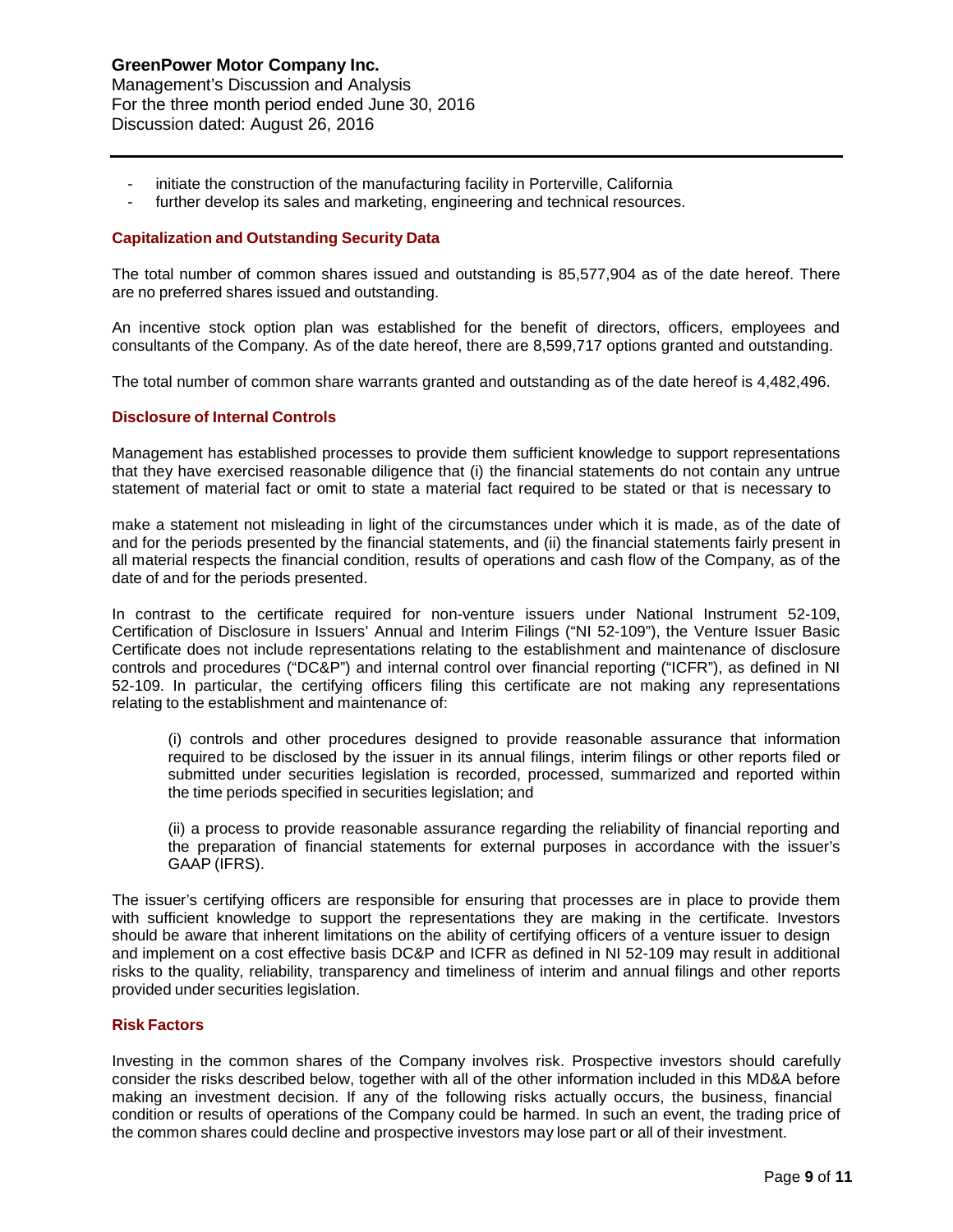## No Operating History

The Company has neither a history of sales or earnings nor has it paid any dividends and may not produce earnings or pay dividends in the immediate or foreseeable future.

#### Reliance on Management

The Company is relying solely on the past business success of its directors and officers. The success of the Company is dependent upon the efforts and abilities of its directors, officers and employees. The loss of any of its directors, officers or employees could have a material adverse effect upon the business and prospects of the Company.

## Operational Risk

The Company is exposed to many types of operational risks that affect all companies. Operational risk is the risk of loss resulting from inadequate or failed internal processes, people and/or systems. Operational risk is present in all of the Company's business activities, and incorporates exposure relating to fiduciary breaches, product liability claims, product recalls, regulatory compliance failures, legal disputes, business disruption, technology failures, business integration, damage to physical assets, employee safety, dependence on suppliers, foreign exchange fluctuations, insurance coverage and rising insurance costs.

Such risks also include the risk of misconduct, theft or fraud by employees or others, unauthorized transactions by employees, operational or human error or not having sufficient levels or quality of staffing resources to successfully achieve the Company's strategic or operational objectives.

As a result of the acquisition of land in Porterville described in the Investing Activities section, the Company is subject to the risks normally associated with the construction of a manufacturing facility, including, but not limited to, construction delays, natural disasters, labour disputes, cost overruns, insufficient financing and requirements for governmental permits or approvals.

The occurrence of an event caused by an operational risk that is material could have a material adverse effect on the Company's business, financial condition, liquidity and operating results.

#### Competition in the industry

The Company competes against a number of existing manufacturers of all-electric buses, traditional diesel buses and other buses with various models based on size, purpose or performance features. The Company competes in the non-diesel or alternative fuel segment of this market. There are existing competitors in the various market segments with the potential for future competitors.

#### Sales and Marketing

Presently, the initial price of the Company's products are higher than a traditional diesel bus. There are some grants and subsidies that are available to offset these higher prices. Sales of Company products may also be impacted by the current market price of diesel fuel, along with the values placed on avoiding other ancillary costs such as noise and vehicle emissions. The Company's products are based on emerging technologies which seek to provide operators and users with vehicles that are all-electric, emission free, and with reduced noise. Any change in these factors could have an impact on the market adoption of the Company's products.